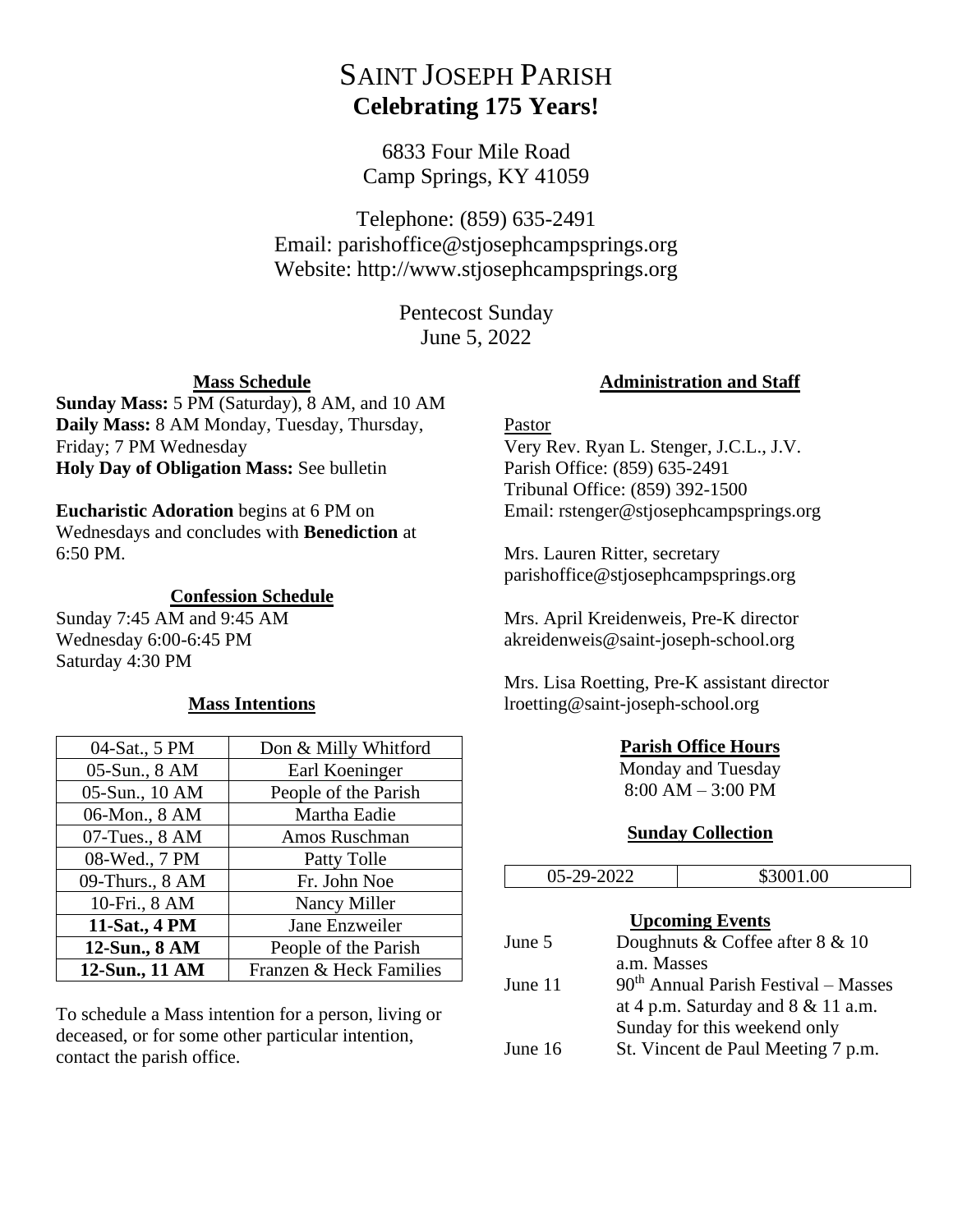# **Parish News**

# **REMEMBER: Masses next weekend, June 11/12, will be at 4 p.m. on Saturday and 8 and 11 a.m. on Sunday due to our parish festival.**

As was announced several weeks ago, this weekend our parish's music director, Mike Wagner, will be retiring after many years of service to the Church, the last several of which have been spent here at our parish. I know that we're all grateful to Mike for sharing his talents with us week after week and for using his gifts to elevate the beauty and reverence of our liturgical celebrations. Mike and his family will, of course, always be members of our community here at St. Joe's and I'm sure that he won't be a stranger. Please keep him in your prayers as he begins a new chapter in his life and looks forward to spending more time with his family and friends.

Today, of course, we celebrate the great solemnity of Pentecost, the descent of the Holy Spirit upon the Church. It was on this day, so many years ago, that God brought the Church to life by filling her with His Love. After the Lord's arrest, His disciples fled to the Upper Room for refuge, paralyzed by the fear that they would be made to suffer His fate. Even after the Resurrection, still they suffered from fear and misunderstanding. But now, as they are filled with the Holy Spirit, they go out of the Upper Room to boldly proclaim the Gospel of Christ to people of every nation. Commenting on this phenomenon, Pope Benedict XVI wrote, "They were not afraid because they felt they were in the hands of the Strongest One. Yes, wherever the Spirit of God enters He puts fear to flight; He makes us know and feel that we are in the hands of an Omnipotence of Love" (*Pentecost Homily*, May 31, 2009). Let us pray that we too may know that we are held secure in God's love and find in that knowledge the strength and fortitude to boldly live out our Catholic faith and bear witness to Christ before all.

Fr. Stenger

# **Church Cleaning**

Team Three: June 6 – June 19 Team One: June 20 – July 3 Team Two: July  $4 -$  July 17

# **Virtus: The June bulletin will be posted on June 5th and is due on July 5th. Please contact Lauren if you have any questions.**

# **Pray for Those Who Protect Us**

PFC Jared Allender, Staff Sgt. Dave Evans, E5 Staff Sgt. Nicholas Glossner, SPC Joel Schild, SRA Emily Wagner, Staff Sgt. Nicholas Wagner, I CL Petty Officer T.J. Waters. Please pray for those who put themselves in harm's way each day to protect us, including armed service personnel, police, and firefighters.

## **Pray for the Sick and Homebound**

Chris Arlinghaus, Janet Arlinghaus, Brooke Barganier, Kim Brun, Bo Clark, Roy Carl, Doug and Ella Carmack, Judy Dornbusch, Kent Enzweiler, Jose Flores, Henry Glossner, Billy Guthier, Melrose Guthier, Blake Hegner, Nathan Hessman, Chandra Huff, Shailynn Jones, Flo Kaffenberger, Garry Kaffenberger, Mary Kettenacker, Bernie Kohls, Kelli Kramer, Ed Kremer, Jim Kremer, Iva Leick, Dick Mader, Wilma Maschinot, John Muench, Kairi Marie Mullins, Dominic Ramler, April Schack, Eddie Schack, Virginia Schadler, Casen Schrock, Jill Shaner, Vicki Steffen, Ella Stieby, Shirley Studer, Steve Tischner, Pauline Wade, Joe Whitford, Candice Yelton

# **Office Hours**

Beginning on June 6, parish office hours will be extended on Mondays and Tuesdays from 8:00 a.m. to 3:00 p.m.

## **Congratulations!**

Congratulations to Aiden and Oliver Althoff, children of Paul and Shannon (and nephews of Fr. Stenger!), who were baptized here recently! Please pray for these children as they begin their new life in the Church and for their parents as they nurture the divine life given to their children.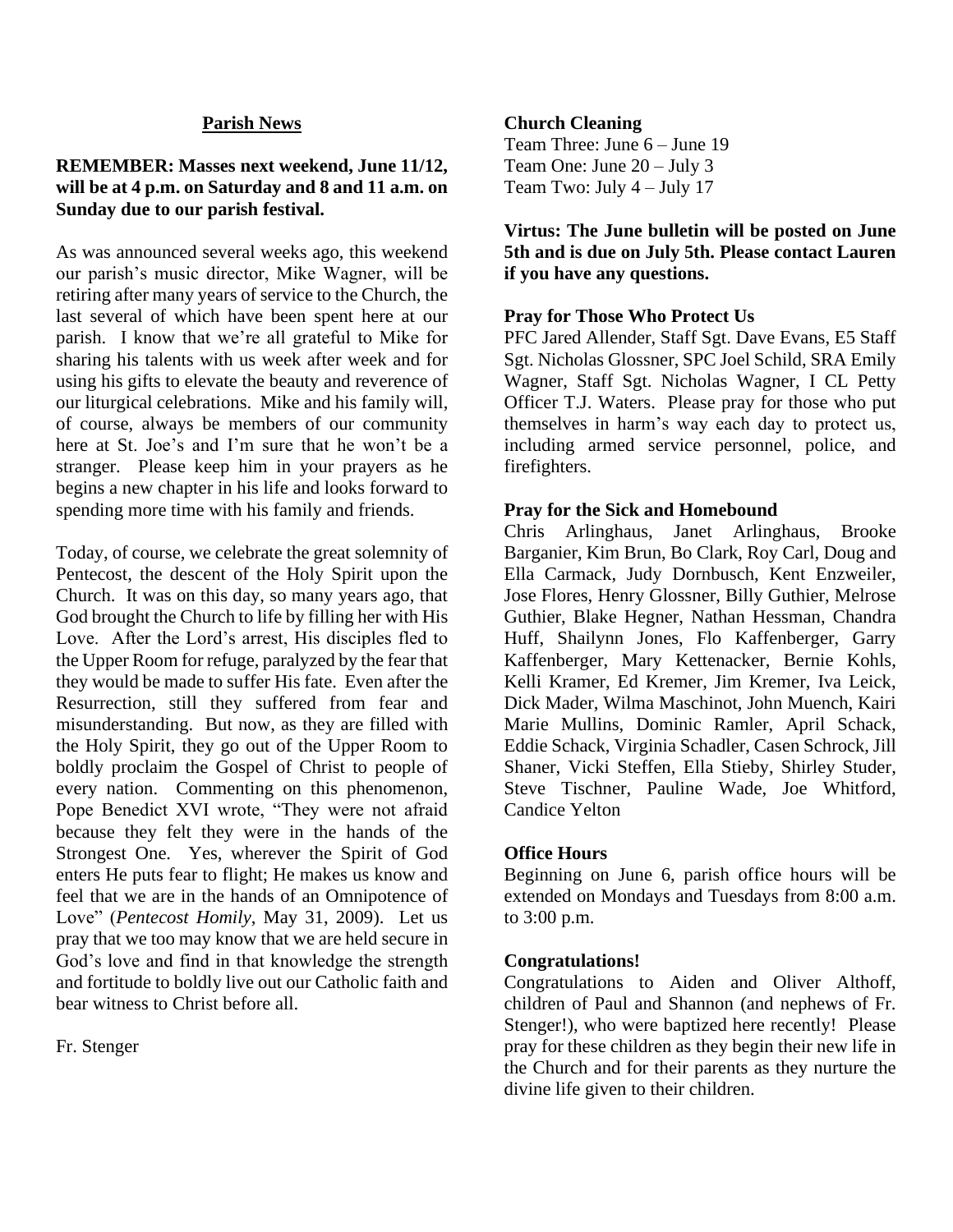# **Parish Festival Update from Ron Heiert**

June is here and our parish welcomes the summer season by hosting our 90<sup>th</sup> Summer Festival next Saturday, June 11<sup>th</sup>. Thank you to everyone who has already signed up to volunteer at one of our fundraising booths or non-gaming activities. Presently, we still need the number of workers at the following areas: BANKERS/PULLTABS – 1

BIG SIX WHEEL  $-2$ DUCKY DOWNS – 3 HAM RAFFLE  $-2$ MAJOR RAFFLE  $-3$ BIG CARD POKER – 2 OUTDOOR GRILL & FOOD COURT – 3 SOFT DRINKS – 2

Also, extra help is especially needed in the kids' game area and at the beginning of the festival assisting in the parking of cars.

# **REMINDERS**

# -NO DINNERS

-Outdoor grill will offer prime burgers and brats (Provided by Messmer Farm), metts and hot dogs -Donations needed for pies, cakes and other desserts, beer, wine, and whiskey for the Alcohol Raffle, and cases of Coke, Diet Coke, Sprite, Mtn. Dew, Diet Mtn. Dew, and Water.

-Raffle Tickets: Please drop off your sold raffle tickets to the parish office or at the Major Raffle Booth during the festival.

-Live Music featuring *"Simply Neighbors" (Kevin Valentine & Susan Rath) from 7:00 -10:00 pm.* -Volunteers: Never too late to sign up. Call or Text 859-866-2494.

-Spread the word: Refer friends to the St. Joseph Parish & Camp Springs website & Facebook page

# **WORK & EVENT SCHEDULE Mike Orth, Chairperson**

**Friday, June 10 th** 6:30 pm: Setup booths, tents, picnic tables, install electric & lights. **Saturday, June 11 th** : 4:00 pm Mass 5:00 pm All Booths Open

11:00 pm Festival Ends

**Sunday, June 12 th** : 8:00 & 11:00 am Mass 8:00 am Clean-up of festival grounds *Again, special thanks to everyone who will be representing our parish community at the festival with their volunteer service.*

# **Festival Assistant Chairperson**

The parish is seeking an individual or couple willing to serve as this year's Assistant to the Chairpersons for the upcoming festival on Saturday, June 11th. Primarily, your time and talents will help to coordinate; the work schedule and booth assignments for volunteers, advertising, and promotion, ordering and collecting general supplies, and provide operational assistance prior to and during the event.

Contact Ron Heiert or the Parish Office for more information.

# **Pre-K Teachers and Aides Needed**

As we are preparing for a new school year, we are looking for a few new people to join our St. Joe's Pre-K family. Please spread the word! Pre-Kindergarten Teacher 2022-2023

St. Joseph Camp Springs Pre-Kindergarten is looking for a full-time teacher for the 2022-2023 school year. We are looking for an energetic person who has a love for working with children and a love for teaching. The ideal candidate will be selfmotivated and flexible.

## Pre-Kindergarten Aide & Sub 2022-2023

St. Joseph Camp Springs Pre-Kindergarten is looking for a part-time aide and Subs for the 2022- 2023 school year. We are looking for energetic people who have a love for working with children. The ideal candidate will be self-motivated and flexible.

Interested candidates should send a cover letter and resume with references to Lisa Roetting @ [LRoetting@Saint-Joseph-School.org](mailto:LRoetting@Saint-Joseph-School.org)

# **Coffee and Doughnuts**

All are welcome to join us in the shelter for coffee and doughnuts after the 8 a.m. and 10 a.m. Masses today, Sunday, June 5. Thanks to the members of our Parish Council for hosting this monthly event!